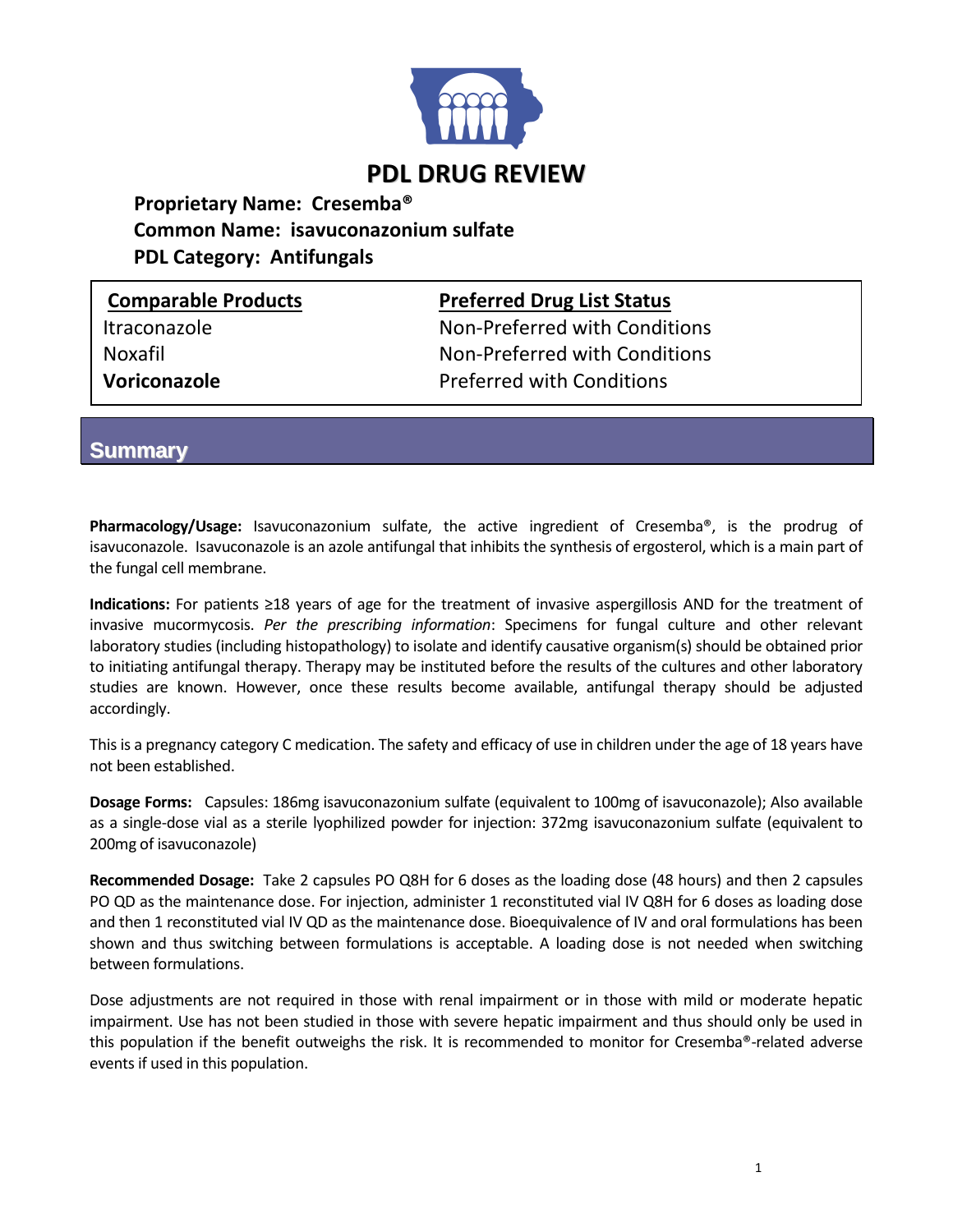**Drug Interactions:** Please refer to the contraindications section for a list of drugs that are contraindicated with Cresemba®. Use the following drugs with caution if given concomitantly with Cresemba®, monitoring and adjusting the dose if needed: lopinavir 400mg in combination with ritonavir 100mg, atorvastatin, cyclosporine, sirolimus, tacrolimus, midazolam, bupropion, mycophenolate mofetil, and digoxin.

**Common Adverse Drug Reactions:** *Listed % incidence for adverse drug reactions= reported % incidence for drug (Cresemba®) minus reported % incidence for voriconazole. Please note that an incidence of 0% means the incidence of Cresemba® was the same as or less than comparators.* The most frequently reported adverse events included nausea (0%), vomiting (0%), diarrhea (0.5%), abdominal pain (0%), constipation (0%), dyspepsia (0.8%), peripheral edema (0%), fatigue (3.6%), chest pain (2.7%), injection site reaction (4.7%), elevated liver lab tests (0%), hypokalemia (0%), decreased appetite (0%), hypomagnesemia (0%), back pain (2.8%), headache (2%), insomnia (0.8%), delirium (0%), anxiety (1.3%), renal failure (2%), dyspnea (3.6%), acute respiratory failure (0%), rash (0%), pruritus (2.4%), and hypotension (0%).

Elevations in liver-related laboratory tests have been reported with Cresemba® use; however, the elevations were generally reversible and did not require discontinuation of treatment. It is recommended to obtain liver-related lab tests prior to starting therapy and during treatment.

**Contraindications:** In those with familial short QT syndrome; Co-administration of strong CYP3A4 inhibitors (such as ketoconazole or high-dose ritonavir of 400mg BID); Co-administration of strong CYP3A4 inducers (such as rifampin, carbamazepine, St. John's wort, or long-acting barbiturates); and with known hypersensitivity to isavuconazole.

## **Manufacturer:** Astellas

**Analysis:** Study 1 was a randomized, double-blind, non-inferiority active-controlled study that assessed the safety and efficacy of Cresemba® as compared to voriconazole in adults with invasive fungal disease caused by *Aspergillus* species or other filamentous fungi. Patients received IV loading dose in both treatment arms; thereafter, patients could be switched to oral therapy. The protocol-defined maximum treatment duration was 84 days. The mean treatment duration was 47 days for both groups, of which 8-9 days was by IV administration. Allcause mortality was assessed through day 42 and results are illustrated in the table below.

|                                                               | Cresemba <sup>®</sup> | <b>Voriconazole</b> |
|---------------------------------------------------------------|-----------------------|---------------------|
| All-cause mortality in ITT population                         | 18.6% (N=48/258)      | 20.2% (N=52/258)    |
| All-cause mortality in Proven/probable Invasive Aspergillosis | 18.7% (N=23/123)      | 22.2% (N=24/108)    |

In the subgroup of adults with proven/probable invasive aspergillosis confirmed by serology, culture, or histology, overall success at end-of-treatment (EOT) was assessed. Results suggested that overall success at EOT was seen in 35% (N=43/123) of the Cresemba® group vs 38.9% (N=42/108) of the voriconazole group.

Study 2 was an open-label, non-comparative study that assessed the safety and efficacy of a subset of patients (N=37) with probable or proven invasive mucormycosis. Cresemba® was administered as either IV or oral. Patients were classified as being treated as primary therapy or as those refractory to or intolerant of other antifungal therapies. The median treatment duration was 102 days for patients classified as primary, 33 days for refractory, and 85 days for intolerant. All-cause mortality through day 42 and success in overall response at the end of treatment (EOT) were assessed. Results suggested that Cresemba® was effective for the treatment of mucormycosis; however, its efficacy for the treatment for invasive mucormycosis has not been assessed in concurrent controlled clinical trials. The table below, adapted from the prescribing information, illustrates the results.